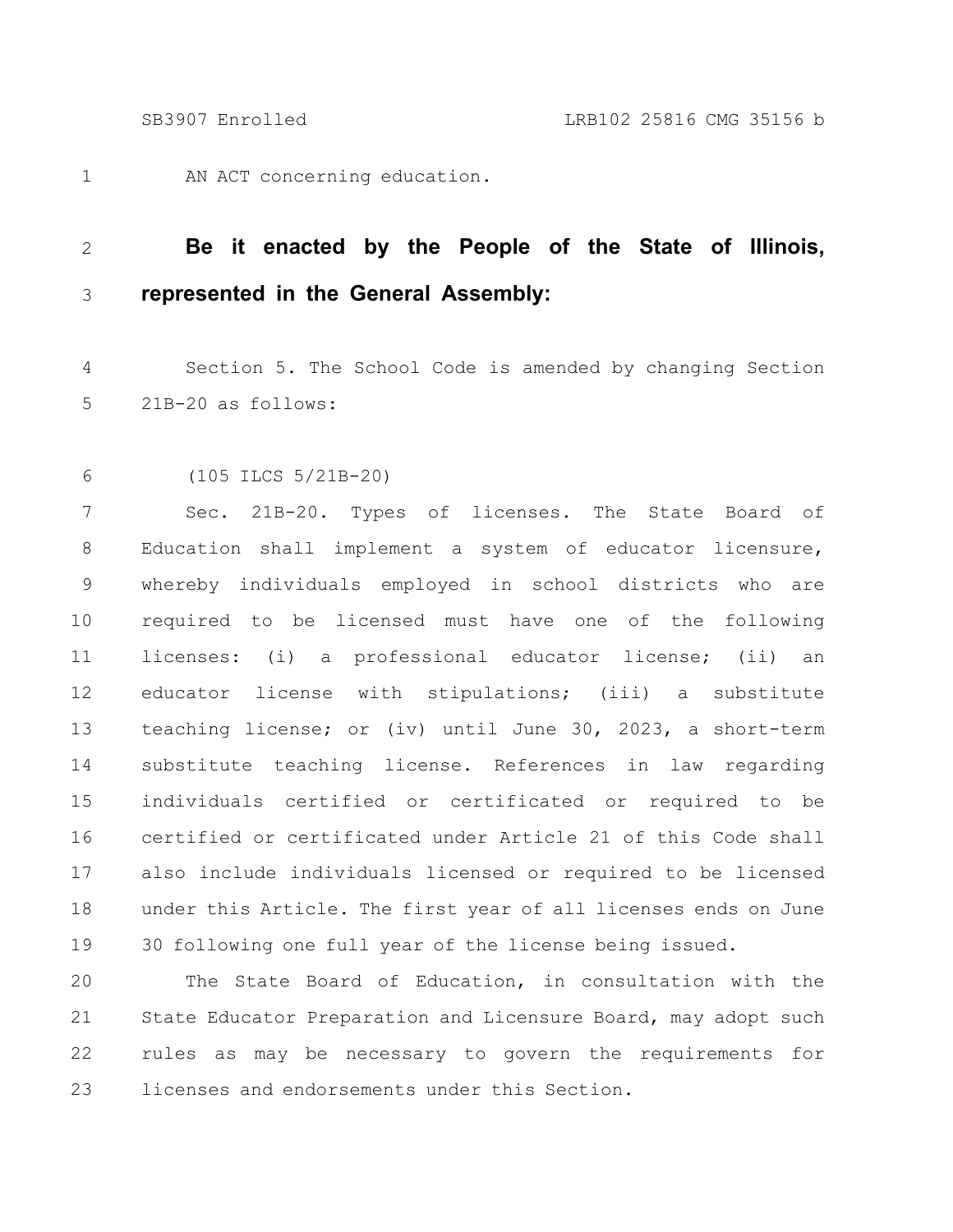## SB3907 Enrolled - 2 - LRB102 25816 CMG 35156 b

(1) Professional Educator License. Persons who (i) have successfully completed an approved educator preparation program and are recommended for licensure by the Illinois institution offering the educator preparation program, (ii) have successfully completed the required testing under Section 21B-30 of this Code, (iii) have successfully completed coursework on the psychology of, the identification of, and the methods of instruction for the exceptional child, including without limitation children with learning disabilities, (iv) have successfully completed coursework in methods of reading and reading in the content area, and (v) have met all other criteria established by rule of the State Board of Education shall be issued a Professional Educator License. All Professional Educator Licenses are valid until June 30 immediately following 5 years of the license being issued. The Professional Educator License shall be endorsed with specific areas and grade levels in which the individual is eligible to practice. For an early childhood education endorsement, an individual may satisfy the student teaching requirement of his or her early childhood teacher preparation program through placement in a setting with children from birth through grade 2, and the individual may be paid and receive credit while student teaching. The student teaching experience must meet the requirements of and be approved by the individual's early childhood 1 2 3 4 5 6 7 8 9 10 11 12 13 14 15 16 17 18 19 20 21 22 23 24 25 26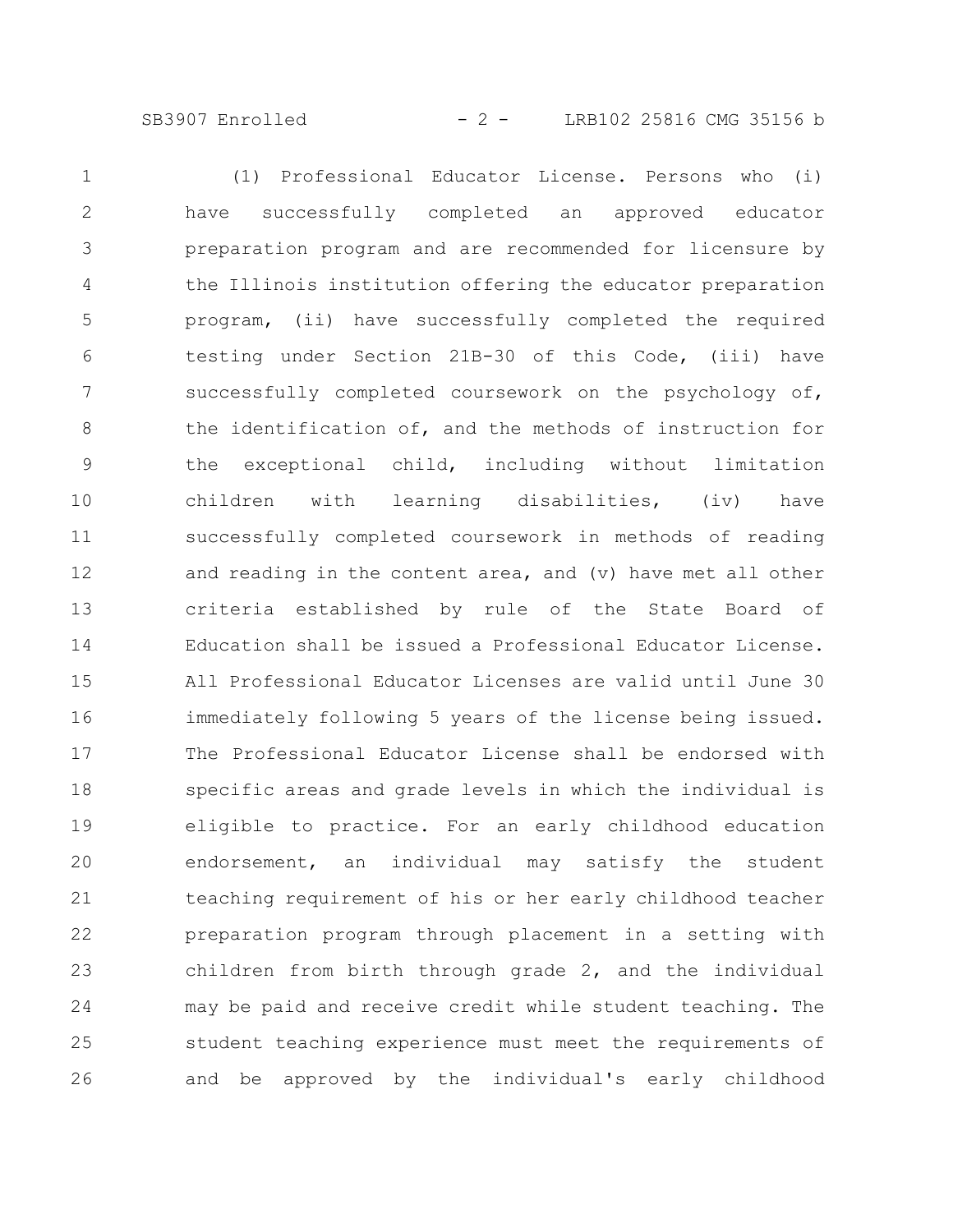SB3907 Enrolled - 3 - LRB102 25816 CMG 35156 b

1

18

teacher preparation program.

Individuals can receive subsequent endorsements on the Professional Educator License. Subsequent endorsements shall require a minimum of 24 semester hours of coursework in the endorsement area and passage of the applicable content area test, unless otherwise specified by rule. 2 3 4 5 6

(2) Educator License with Stipulations. An Educator License with Stipulations shall be issued an endorsement that limits the license holder to one particular position or does not require completion of an approved educator program or both. 7 8 9 10 11

An individual with an Educator License with Stipulations must not be employed by a school district or any other entity to replace any presently employed teacher who otherwise would not be replaced for any reason. 12 13 14 15

An Educator License with Stipulations may be issued with the following endorsements: 16 17

(A) (Blank).

(B) Alternative provisional educator. An alternative provisional educator endorsement on an Educator License with Stipulations may be issued to an applicant who, at the time of applying for the endorsement, has done all of the following: 19 20 21 22 23

(i) Graduated from a regionally accredited college or university with a minimum of a bachelor's degree. 24 25 26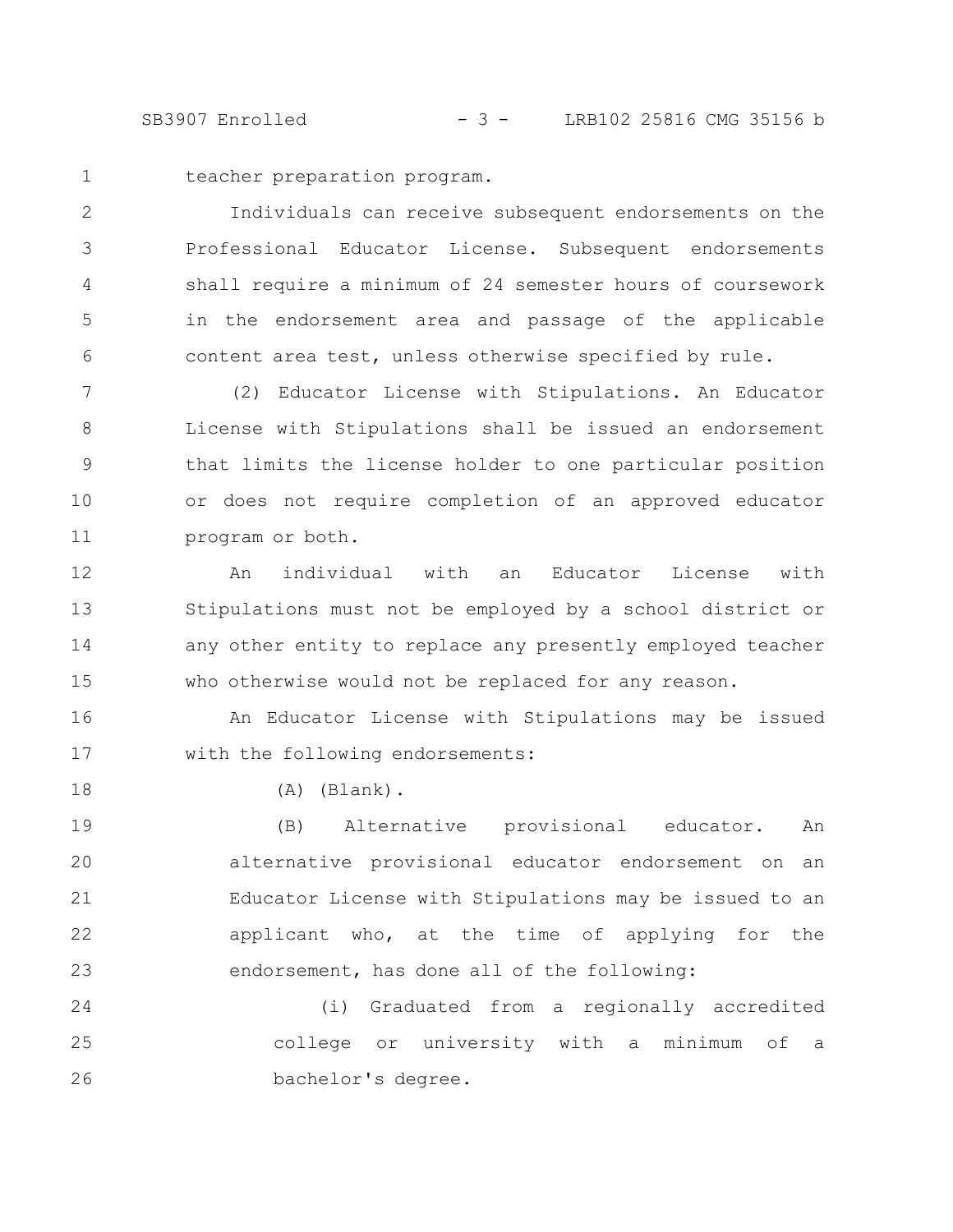5

6

(ii) Successfully completed the first phase of the Alternative Educator Licensure Program for Teachers, as described in Section 21B-50 of this Code. 1 2 3 4

(iii) Passed a content area test, as required under Section 21B-30 of this Code.

The alternative provisional educator endorsement is valid for 2 years of teaching and may be renewed for a third year by an individual meeting the requirements set forth in Section 21B-50 of this Code. 7 8 9 10

(C) Alternative provisional superintendent. An alternative provisional superintendent endorsement on an Educator License with Stipulations entitles the holder to serve only as a superintendent or assistant superintendent in a school district's central office. This endorsement may only be issued to an applicant who, at the time of applying for the endorsement, has done all of the following: 11 12 13 14 15 16 17 18

(i) Graduated from a regionally accredited college or university with a minimum of a master's degree in a management field other than education. 19 20 21

(ii) Been employed for a period of at least 5 years in a management level position in a field other than education. 22 23 24

(iii) Successfully completed the first phase of an alternative route to superintendent 25 26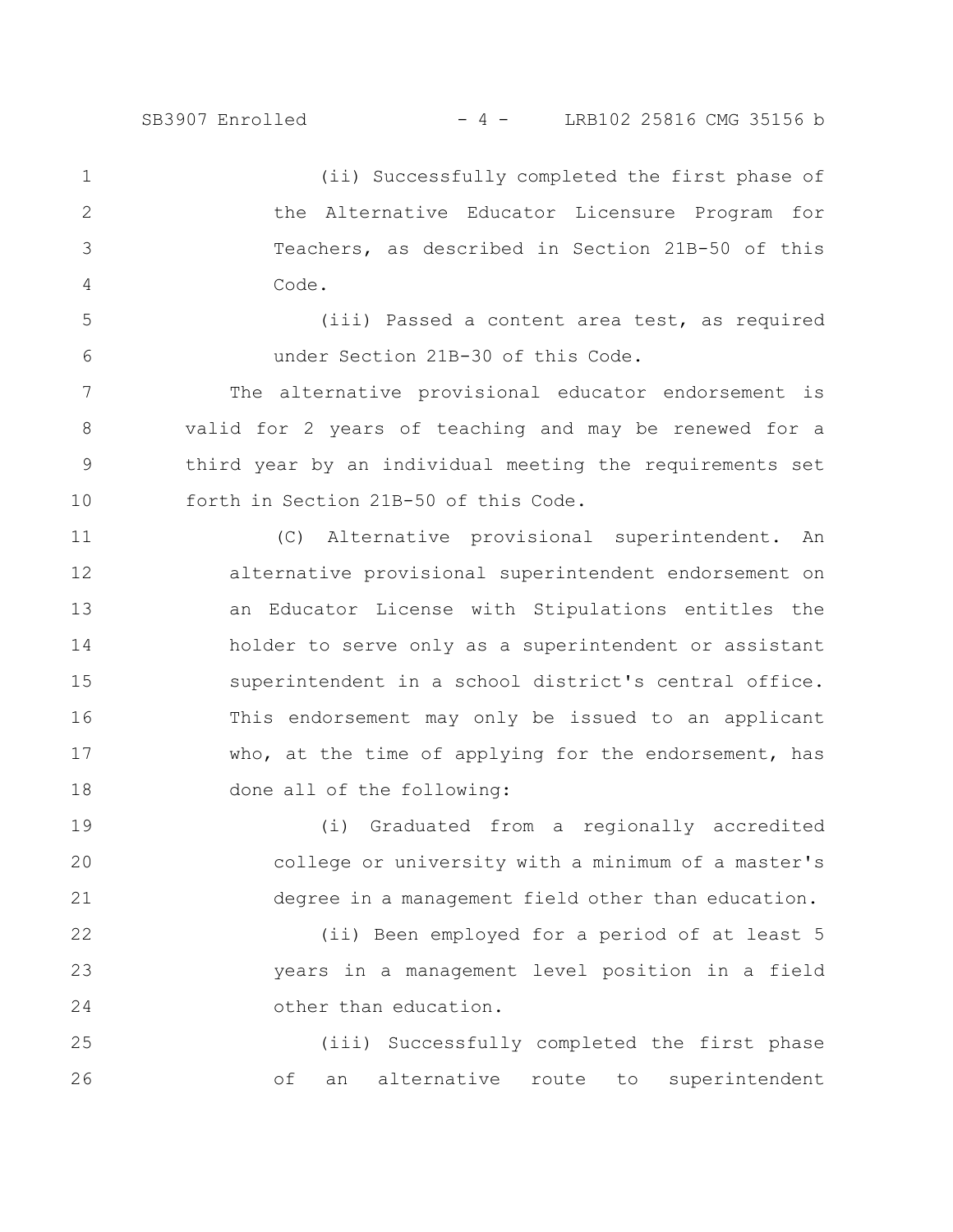1

2

5

6

7

endorsement program, as provided in Section 21B-55 of this Code.

(iv) Passed a content area test required under Section 21B-30 of this Code. 3 4

The endorsement is valid for 2 fiscal years in order to complete one full year of serving as a superintendent or assistant superintendent.

8

(D) (Blank).

(E) Career and technical educator. A career and technical educator endorsement on an Educator License with Stipulations may be issued to an applicant who has a minimum of 60 semester hours of coursework from a regionally accredited institution of higher education or an accredited trade and technical institution and has a minimum of 2,000 hours of experience outside of education in each area to be taught. 9 10 11 12 13 14 15 16

The career and technical educator endorsement on an Educator License with Stipulations is valid until June 30 immediately following 5 years of the endorsement being issued and may be renewed. 17 18 19 20

An individual who holds a valid career and technical educator endorsement on an Educator License with Stipulations but does not hold a bachelor's degree may substitute teach in career and technical education classrooms. 21 22 23 24 25

26

(F) Part-time provisional career and technical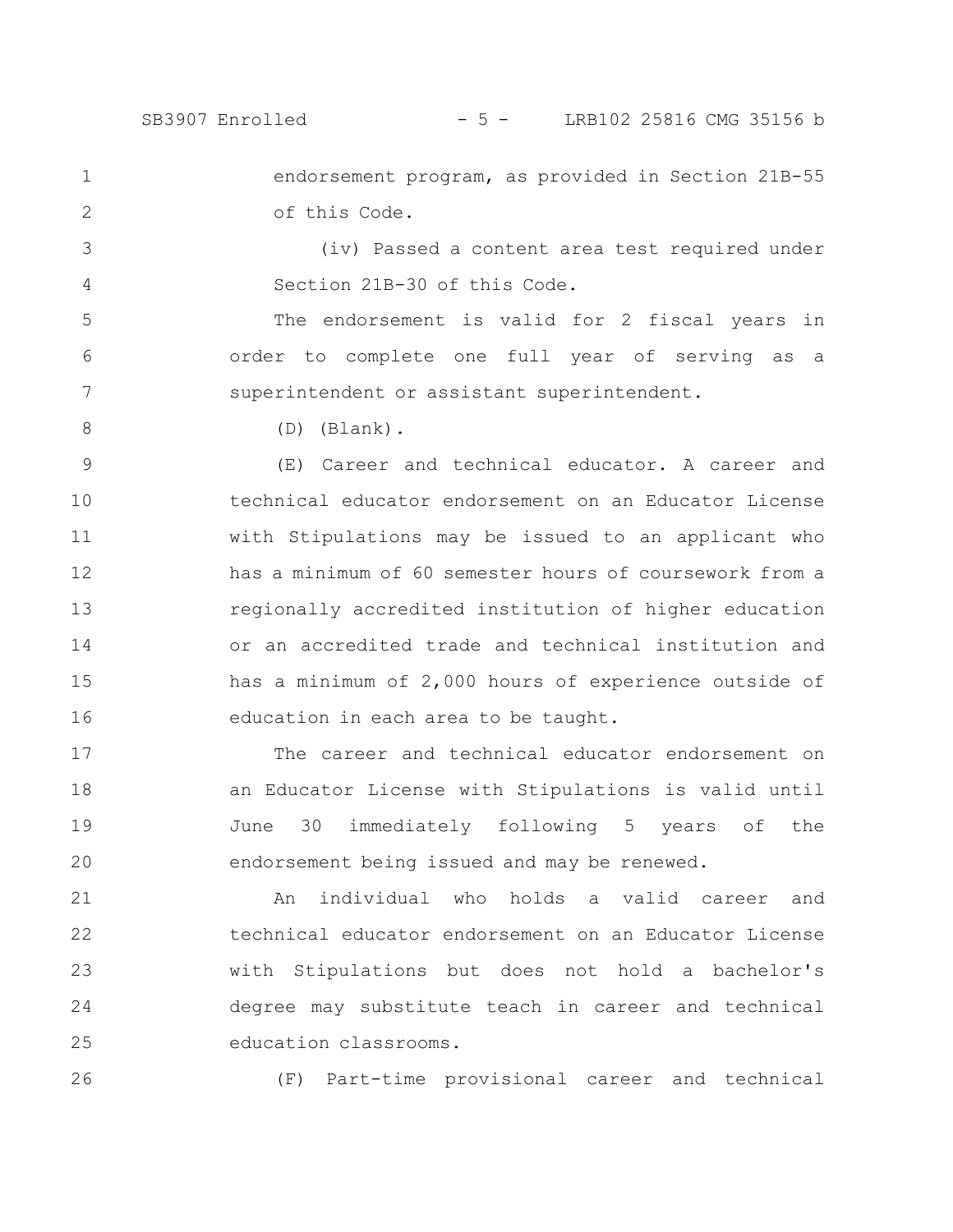educator or provisional career and technical educator. A part-time provisional career and technical educator endorsement or a provisional career and technical educator endorsement on an Educator License with Stipulations may be issued to an applicant who has a minimum of 8,000 hours of work experience in the skill for which the applicant is seeking the endorsement. It is the responsibility of each employing school board and regional office of education to provide verification, in writing, to the State Superintendent of Education at the time the application is submitted that no qualified teacher holding a Professional Educator License or an Educator License with Stipulations with a career and technical educator endorsement is available and that actual circumstances require such issuance. 1 2 3 4 5 6 7 8 9 10 11 12 13 14 15 16

The provisional career and technical educator endorsement on an Educator License with Stipulations is valid until June 30 immediately following 5 years of the endorsement being issued and may be renewed for 5 years. 17 18 19 20 21

A part-time provisional career and technical educator endorsement on an Educator License with Stipulations may be issued for teaching no more than 2 courses of study for grades 6 through 12. The part-time provisional career and technical educator 22 23 24 25 26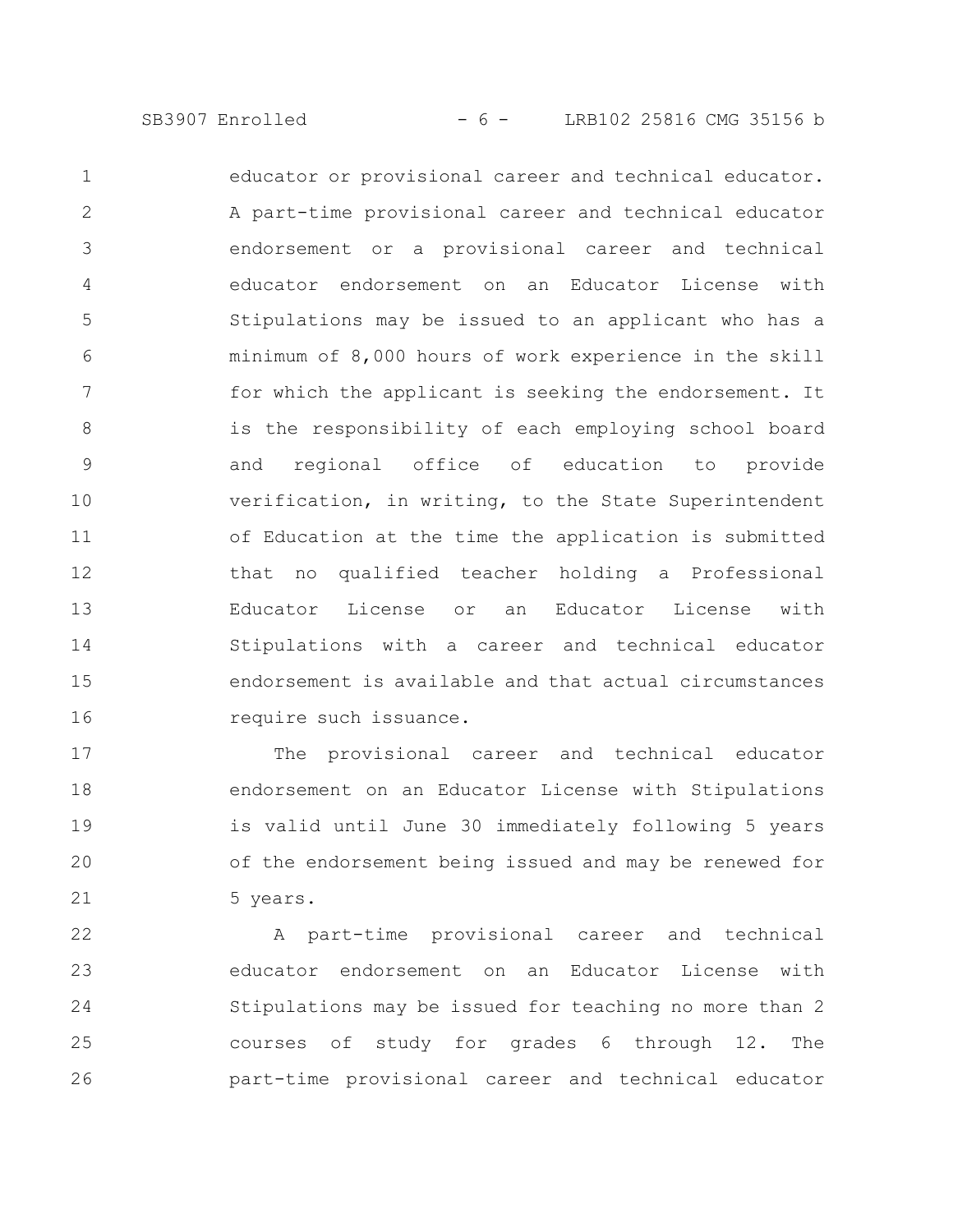endorsement on an Educator License with Stipulations is valid until June 30 immediately following 5 years of the endorsement being issued and may be renewed for 5 years if the individual makes application for renewal. 1 2 3 4 5

An individual who holds a provisional or part-time provisional career and technical educator endorsement on an Educator License with Stipulations but does not hold a bachelor's degree may substitute teach in career and technical education classrooms. 6 7 8 9 10

(G) Transitional bilingual educator. A transitional bilingual educator endorsement on an Educator License with Stipulations may be issued for the purpose of providing instruction in accordance with Article 14C of this Code to an applicant who provides satisfactory evidence that he or she meets all of the following requirements: 11 12 13 14 15 16 17

(i) Possesses adequate speaking, reading, and writing ability in the language other than English in which transitional bilingual education is offered. 18 19 20 21

(ii) Has the ability to successfully communicate in English. 22 23

(iii) Either possessed, within 5 years previous to his or her applying for a transitional bilingual educator endorsement, a valid and 24 25 26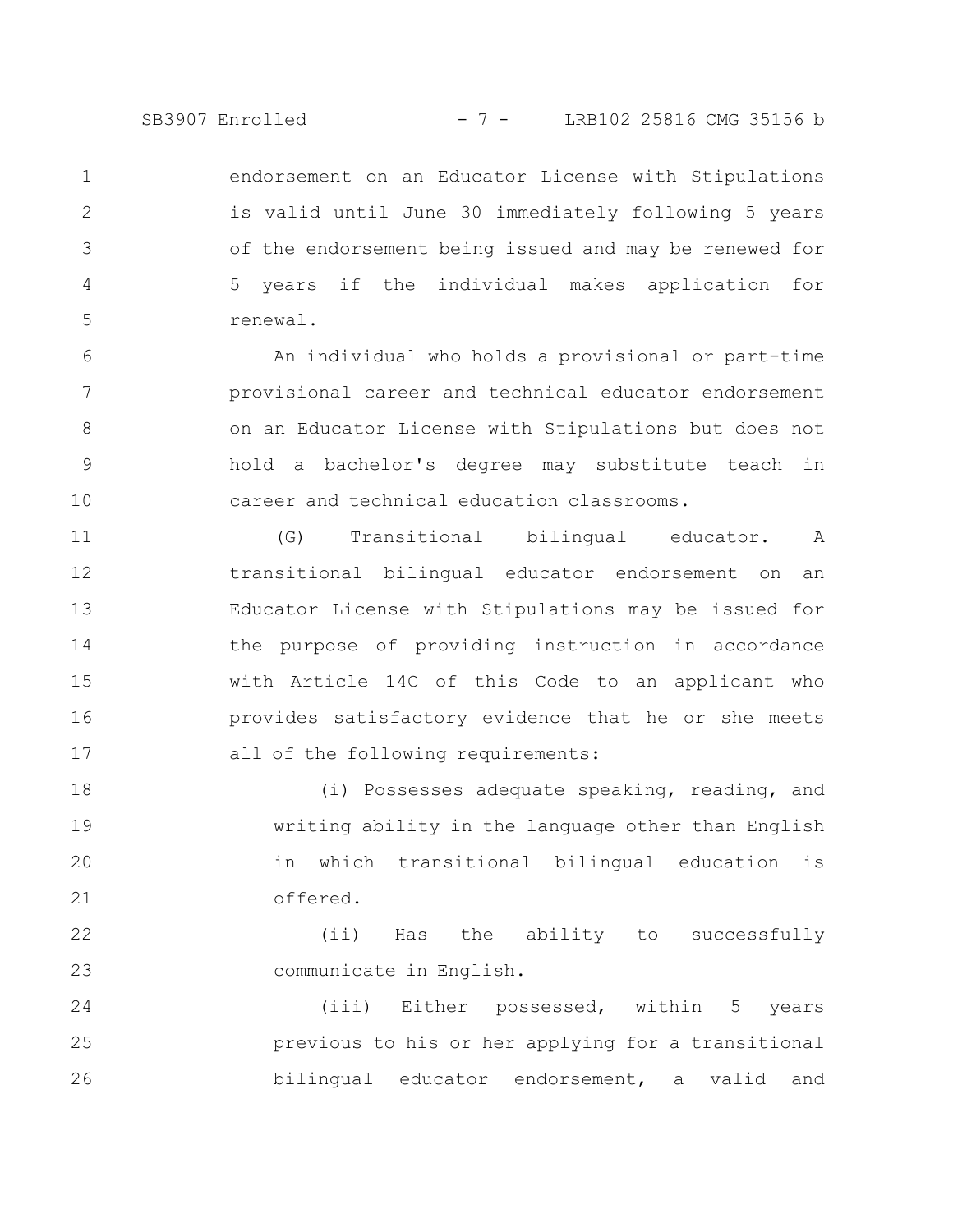SB3907 Enrolled - 8 - LRB102 25816 CMG 35156 b

comparable teaching certificate or comparable authorization issued by a foreign country or holds a degree from an institution of higher learning in a foreign country that the State Educator Preparation and Licensure Board determines to be the equivalent of a bachelor's degree from a regionally accredited institution of higher learning in the United States. 1 2 3 4 5 6 7 8

A transitional bilingual educator endorsement shall be valid for prekindergarten through grade 12, is valid until June 30 immediately following 5 years of the endorsement being issued, and shall not be renewed. 9 10 11 12 13

Persons holding a transitional bilingual educator endorsement shall not be employed to replace any presently employed teacher who otherwise would not be replaced for any reason. 14 15 16 17

(H) Language endorsement. In an effort to alleviate the shortage of teachers speaking a language other than English in the public schools, an individual who holds an Educator License with Stipulations may also apply for a language endorsement, provided that the applicant provides satisfactory evidence that he or she meets all of the following requirements: 18 19 20 21 22 23 24 25

(i) Holds a transitional bilingual 26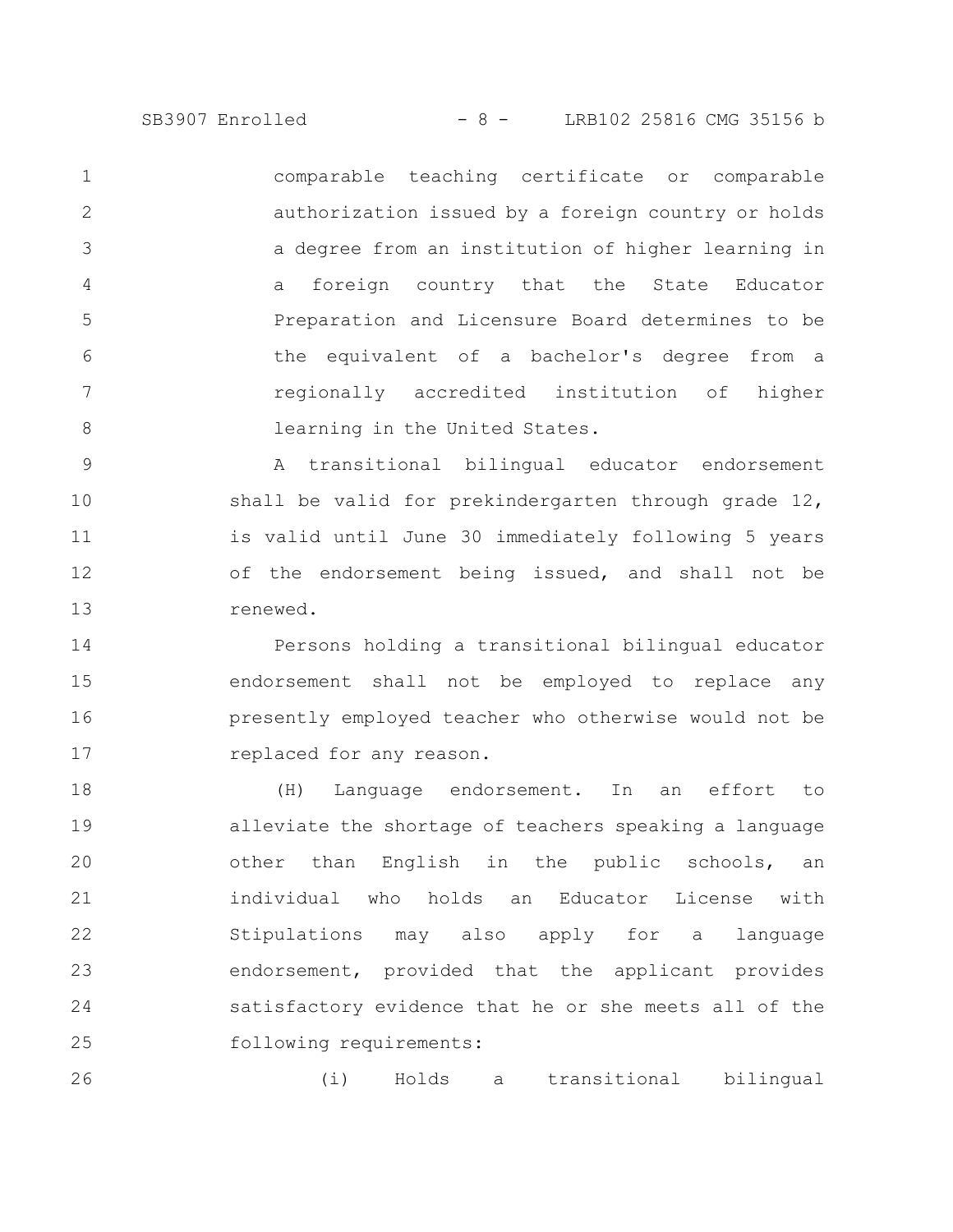1

2

3

4

5

endorsement.

(ii) Has demonstrated proficiency in the language for which the endorsement is to be issued by passing the applicable language content test required by the State Board of Education.

(iii) Holds a bachelor's degree or higher from a regionally accredited institution of higher education or, for individuals educated in a country other than the United States, holds a degree from an institution of higher learning in a foreign country that the State Educator Preparation and Licensure Board determines to be the equivalent of a bachelor's degree from a regionally accredited institution of higher learning in the United States. 6 7 8 9 10 11 12 13 14 15

16

(iv) (Blank).

A language endorsement on an Educator License with Stipulations is valid for prekindergarten through grade 12 for the same validity period as the individual's transitional bilingual educator endorsement on the Educator License with Stipulations and shall not be renewed. 17 18 19 20 21 22

(I) Visiting international educator. A visiting international educator endorsement on an Educator License with Stipulations may be issued to an individual who is being recruited by a particular 23 24 25 26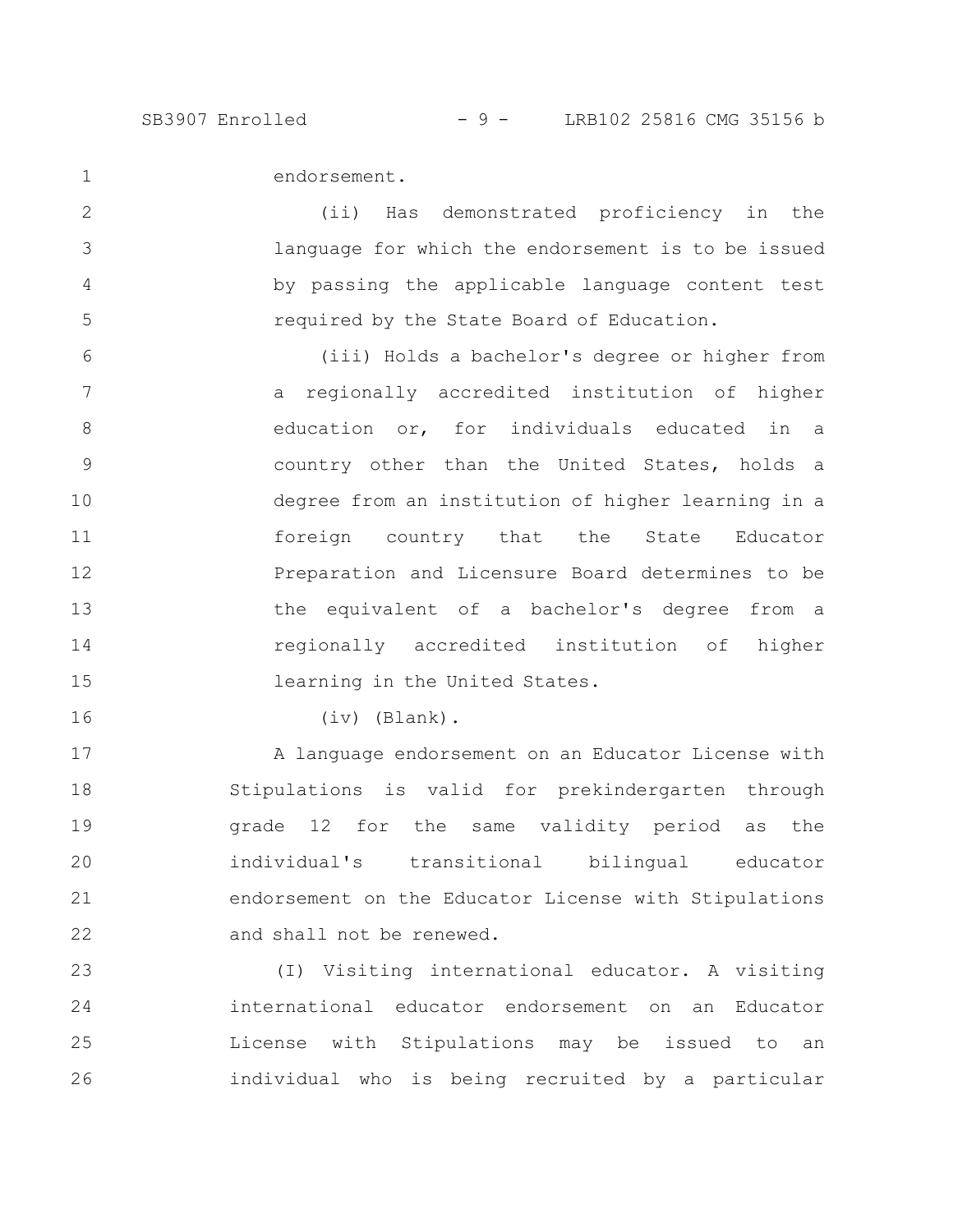SB3907 Enrolled - 10 - LRB102 25816 CMG 35156 b

school district that conducts formal recruitment programs outside of the United States to secure the services of qualified teachers and who meets all of the following requirements: 1 2 3 4

5

6

7

8

26

(i) Holds the equivalent of a minimum of a bachelor's degree issued in the United States.

> (ii) Has been prepared as a teacher at the grade level for which he or she will be employed.

(iii) Has adequate content knowledge in the subject to be taught. 9 10

(iv) Has an adequate command of the English language. 11 12

A holder of a visiting international educator endorsement on an Educator License with Stipulations shall be permitted to teach in bilingual education programs in the language that was the medium of instruction in his or her teacher preparation program, provided that he or she passes the English Language Proficiency Examination or another test of writing skills in English identified by the State Board of Education, in consultation with the State Educator Preparation and Licensure Board. 13 14 15 16 17 18 19 20 21 22

A visiting international educator endorsement on an Educator License with Stipulations is valid for 5 years and shall not be renewed. 23 24 25

(J) Paraprofessional educator. A paraprofessional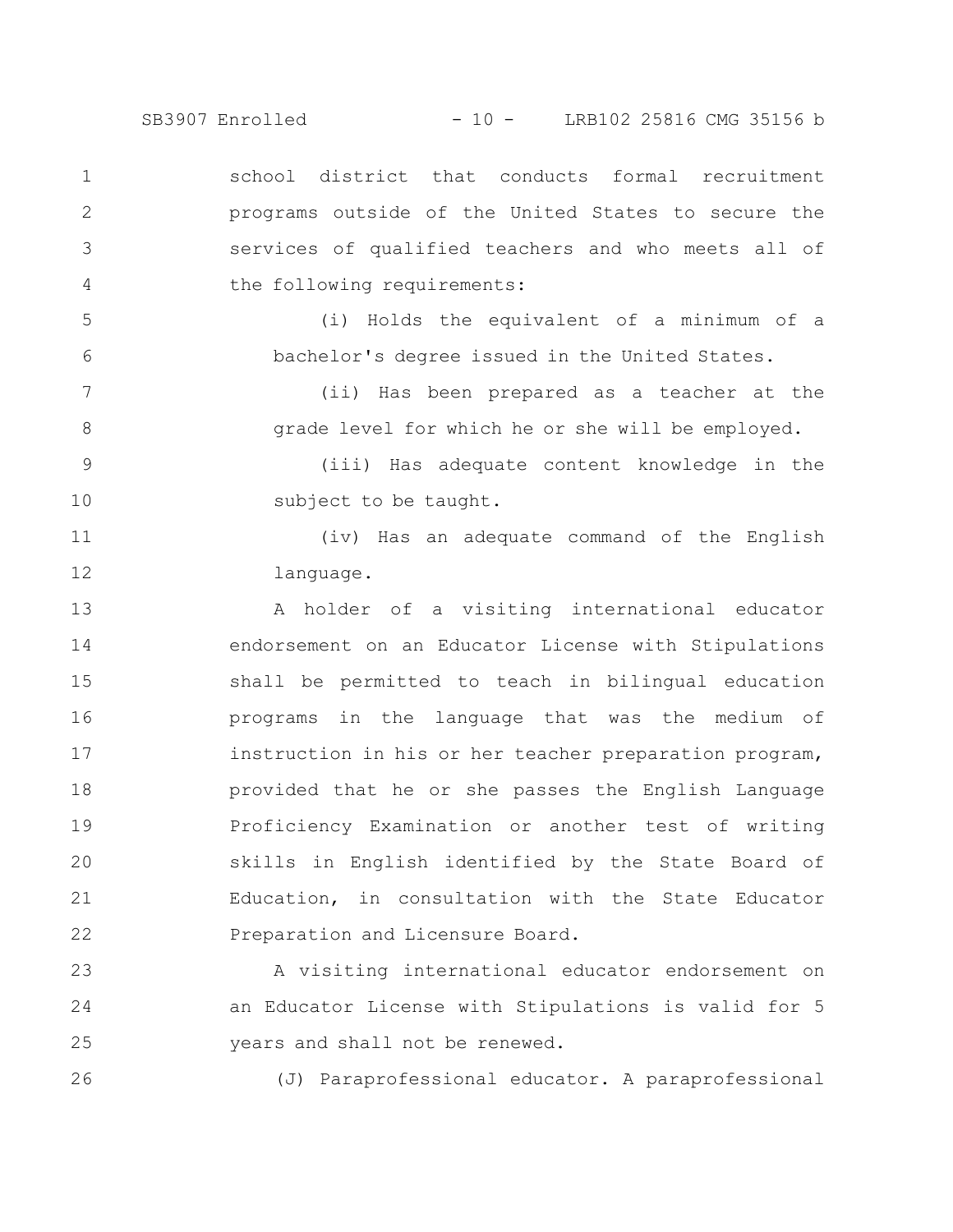educator endorsement on an Educator License with Stipulations may be issued to an applicant who holds a high school diploma or its recognized equivalent and either holds an associate's degree or a minimum of 60 semester hours of credit from a regionally accredited institution of higher education or has passed a paraprofessional competency test under subsection (c-5) of Section 21B-30. The paraprofessional educator endorsement is valid until June 30 immediately following 5 years of the endorsement being issued and may be renewed through application and payment of the appropriate fee, as required under Section 21B-40 of this Code. An individual who holds only a paraprofessional educator endorsement is not subject to additional requirements in order to renew the endorsement. 1 2 3 4 5 6 7 8 9 10 11 12 13 14 15 16

(K) Chief school business official. A chief school business official endorsement on an Educator License with Stipulations may be issued to an applicant who qualifies by having a master's degree or higher, 2 years of full-time administrative experience in school business management or 2 years of university-approved practical experience, and a minimum of 24 semester hours of graduate credit in a program approved by the State Board of Education for the preparation of school business administrators and by passage of the 17 18 19 20 21 22 23 24 25 26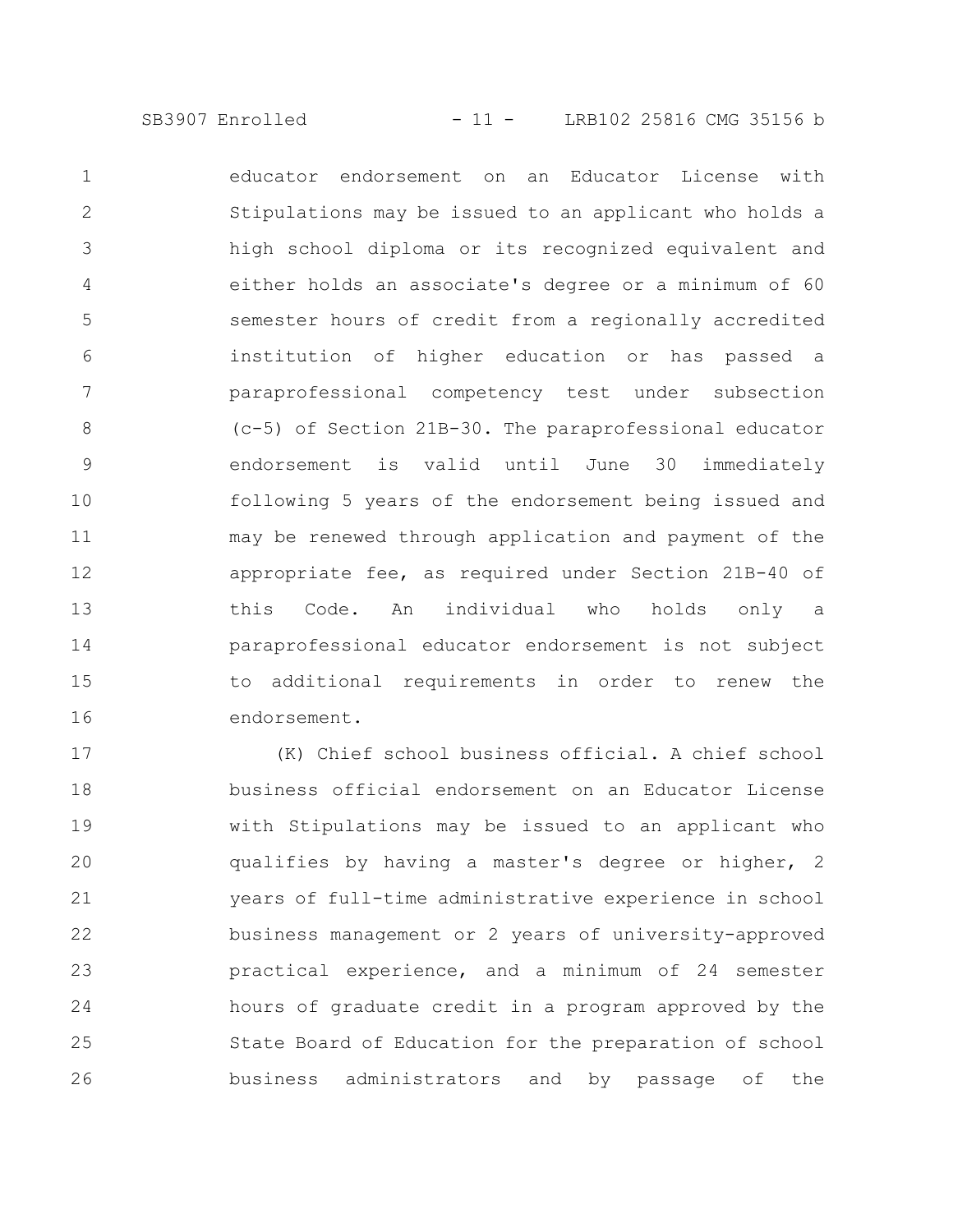SB3907 Enrolled - 12 - LRB102 25816 CMG 35156 b

applicable State tests, including an applicable content area test. 1 2

The chief school business official endorsement may also be affixed to the Educator License with Stipulations of any holder who qualifies by having a master's degree in business administration, finance, accounting, or public administration and who completes an additional 6 semester hours of internship in school business management from a regionally accredited institution of higher education and passes the applicable State tests, including an applicable content area test. This endorsement shall be required for any individual employed as a chief school business official. 3 4 5 6 7 8 9 10 11 12 13 14

The chief school business official endorsement on an Educator License with Stipulations is valid until June 30 immediately following 5 years of the endorsement being issued and may be renewed if the license holder completes renewal requirements as required for individuals who hold a Professional Educator License endorsed for chief school business official under Section 21B-45 of this Code and such rules as may be adopted by the State Board of Education. 15 16 17 18 19 20 21 22 23 24

The State Board of Education shall adopt any rules necessary to implement Public Act 100-288. 25 26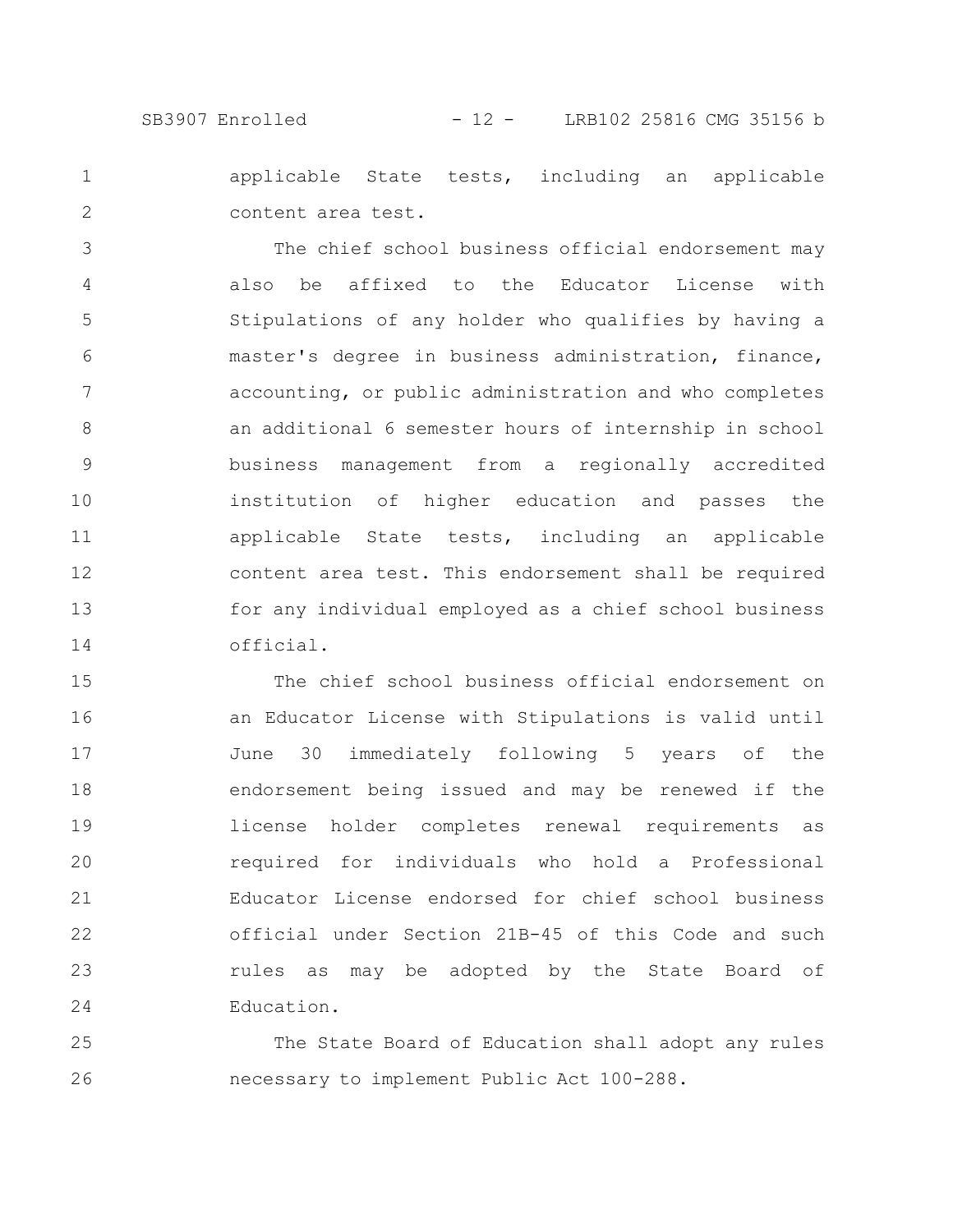SB3907 Enrolled - 13 - LRB102 25816 CMG 35156 b

(L) Provisional in-state educator. A provisional in-state educator endorsement on an Educator License with Stipulations may be issued to a candidate who has completed an Illinois-approved educator preparation program at an Illinois institution of higher education and who has not successfully completed an evidence-based assessment of teacher effectiveness but who meets all of the following requirements: (i) Holds at least a bachelor's degree. (ii) Has completed an approved educator preparation program at an Illinois institution. (iii) Has passed an applicable content area test, as required by Section 21B-30 of this Code. (iv) Has attempted an evidence-based assessment of teacher effectiveness and received a minimum score on that assessment, as established by the State Board of Education in consultation 1 2 3 4 5 6 7 8 9 10 11 12 13 14 15 16 17

Board.

A provisional in-state educator endorsement on an Educator License with Stipulations is valid for one full fiscal year after the date of issuance and may not be renewed. 20 21 22 23

with the State Educator Preparation and Licensure

18

19

24

(M) (Blank).

(N) Specialized services. A specialized services endorsement on an Educator License with Stipulations 25 26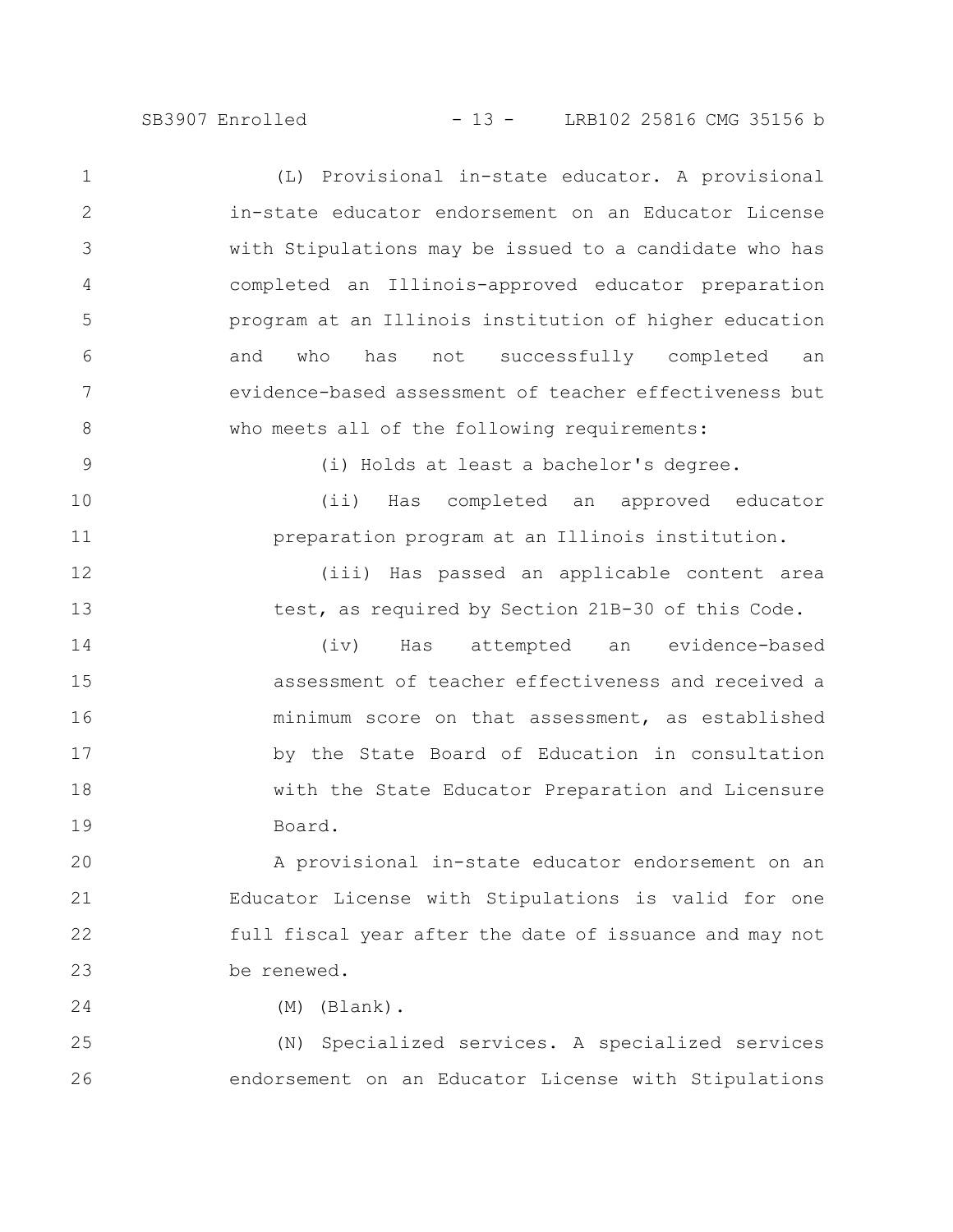SB3907 Enrolled - 14 - LRB102 25816 CMG 35156 b

1

10

may be issued as defined and specified by rule.

(3) Substitute Teaching License. A Substitute Teaching License may be issued to qualified applicants for substitute teaching in all grades of the public schools, prekindergarten through grade 12. Substitute Teaching Licenses are not eligible for endorsements. Applicants for a Substitute Teaching License must hold a bachelor's degree or higher from a regionally accredited institution of higher education. 2 3 4 5 6 7 8 9

Substitute Teaching Licenses are valid for 5 years.

Substitute Teaching Licenses are valid for substitute teaching in every county of this State. If an individual has had his or her Professional Educator License or Educator License with Stipulations suspended or revoked, then that individual is not eligible to obtain a Substitute Teaching License. 11 12 13 14 15 16

A substitute teacher may only teach in the place of a licensed teacher who is under contract with the employing board. If, however, there is no licensed teacher under contract because of an emergency situation, then a district may employ a substitute teacher for no longer than 30 calendar days per each vacant position in the district if the district notifies the appropriate regional office of education within 5 business days after the employment of the substitute teacher in the emergency situation. An emergency situation is one in which an 17 18 19 20 21 22 23 24 25 26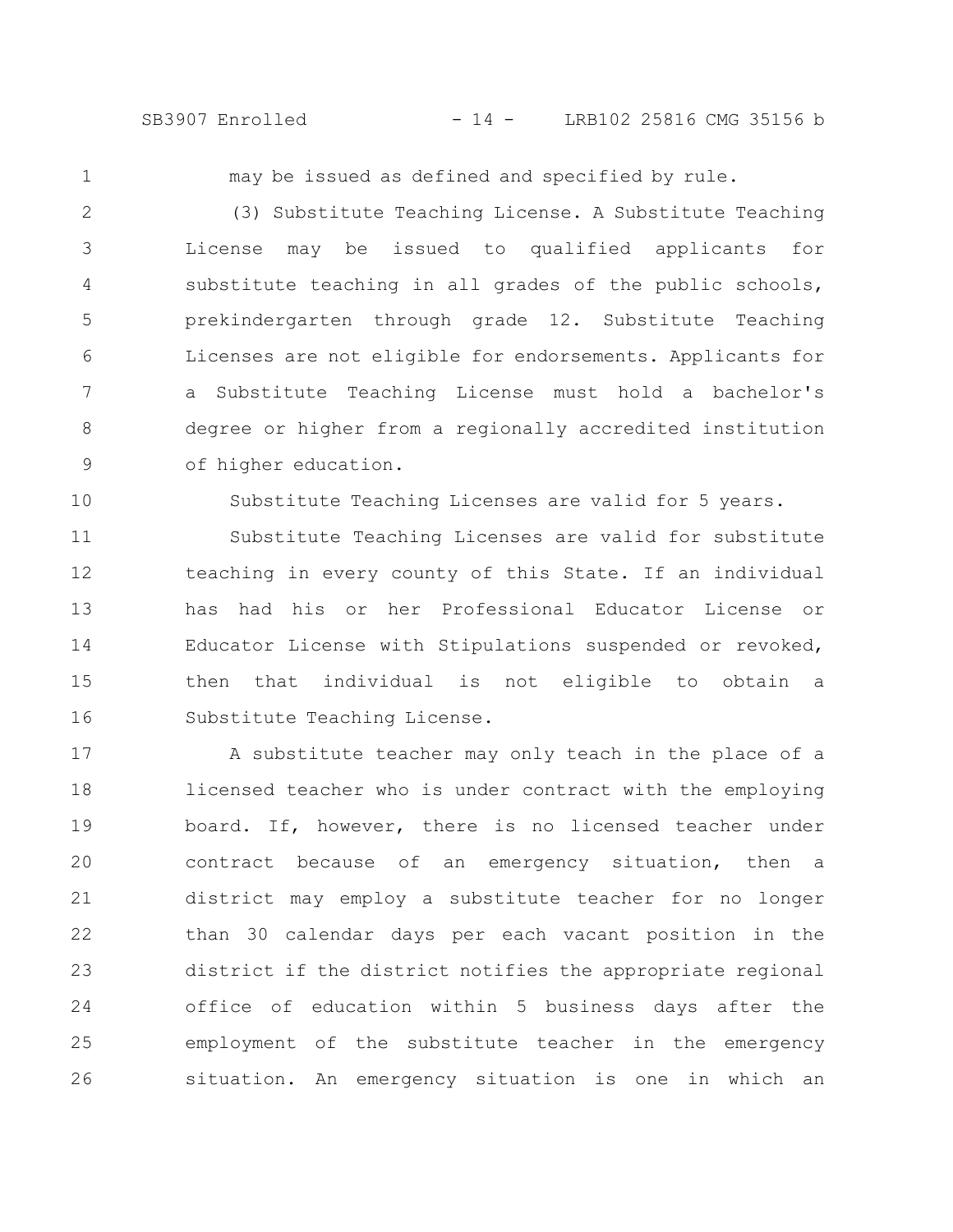SB3907 Enrolled - 15 - LRB102 25816 CMG 35156 b

unforeseen vacancy has occurred and (i) a teacher is unable to fulfill his or her contractual duties or (ii) teacher capacity needs of the district exceed previous indications, and the district is actively engaged in advertising to hire a fully licensed teacher for the vacant position. 1 2 3 4 5 6

There is no limit on the number of days that a substitute teacher may teach in a single school district, provided that no substitute teacher may teach for longer than 90 school days for any one licensed teacher under contract in the same school year. A substitute teacher who holds a Professional Educator License or Educator License with Stipulations shall not teach for more than 120 school days for any one licensed teacher under contract in the same school year. The limitations in this paragraph (3) on the number of days a substitute teacher may be employed do not apply to any school district operating under Article 34 of this Code. 7 8 9 10 11 12 13 14 15 16 17 18

A school district may not require an individual who holds a valid Professional Educator License or Educator License with Stipulations to seek or hold a Substitute Teaching License to teach as a substitute teacher. 19 20 21 22

(4) Short-Term Substitute Teaching License. Beginning on July 1, 2018 and until June 30, 2023, the State Board of Education may issue a Short-Term Substitute Teaching License. A Short-Term Substitute Teaching License may be 23 24 25 26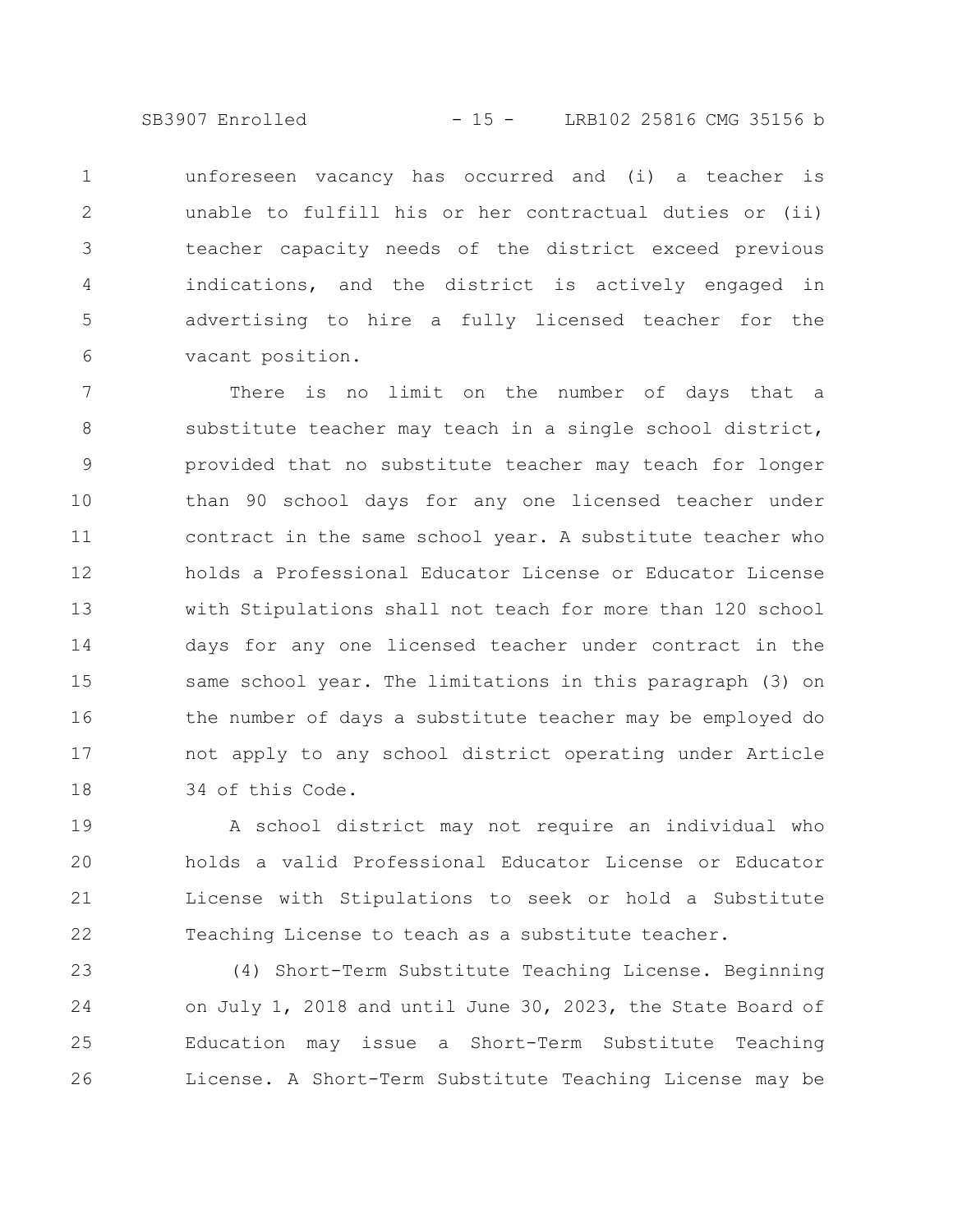SB3907 Enrolled - 16 - LRB102 25816 CMG 35156 b

issued to a qualified applicant for substitute teaching in all grades of the public schools, prekindergarten through grade 12. Short-Term Substitute Teaching Licenses are not eligible for endorsements. Applicants for a Short-Term Substitute Teaching License must hold an associate's degree or have completed at least 60 credit hours from a regionally accredited institution of higher education. 1 2 3 4 5 6 7

Short-Term Substitute Teaching Licenses are valid for substitute teaching in every county of this State. If an individual has had his or her Professional Educator License or Educator License with Stipulations suspended or revoked, then that individual is not eligible to obtain a Short-Term Substitute Teaching License. 8 9 10 11 12 13

The provisions of Sections 10-21.9 and 34-18.5 of this Code apply to short-term substitute teachers. 14 15

An individual holding a Short-Term Substitute Teaching License may teach no more than  $15 +$  consecutive days per licensed teacher who is under contract. For teacher absences lasting 6 or more days per licensed teacher who is under contract, a school district may not hire an individual holding a Short-Term Substitute Teaching License, unless the Governor has declared a disaster due to a public health emergency pursuant to Section 7 of the Illinois Emergency Management Agency Act. An individual holding a Short-Term Substitute Teaching License must complete the training program under Section 10-20.67 or 16 17 18 19 20 21 22 23 24 25 26